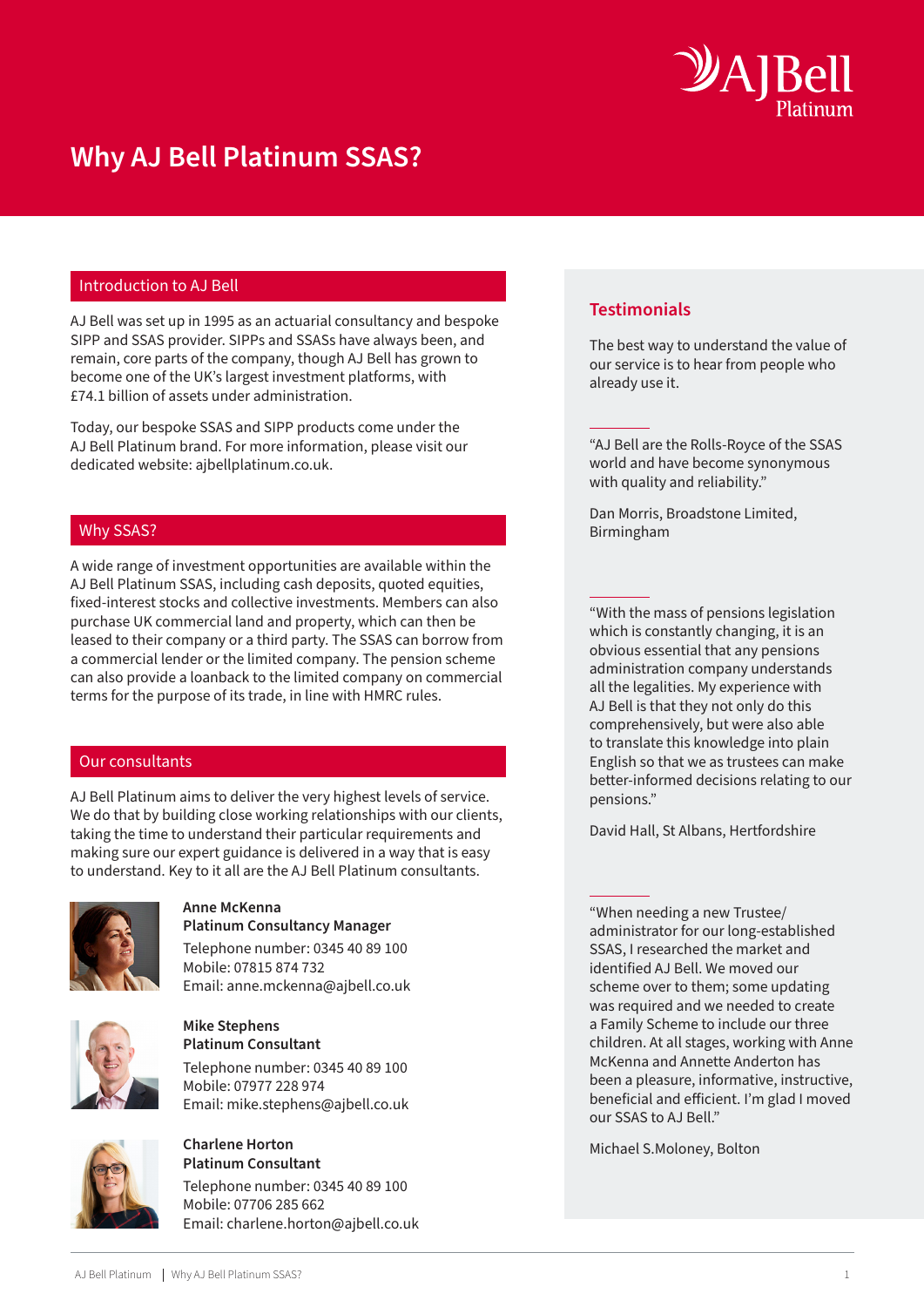

### **Lisa Drinan Platinum Consultancy Support**

Telephone number: 0345 40 89 100

Email: lisa.drinan@ajbell.co.uk



**Matt Bird Platinum Consultancy Support** Telephone number: 0345 40 89 100 Email: matt.bird@ajbell.co.uk



**David Collins Operational Consultant** Telephone number: 0161 876 2843 Email: david.collins@ajbell.co.uk

# Summary of the features

At the heart of everything we do is our desire to offer advisers and their clients a superior service experience, and to ensure that they do not suffer unexpected tax charges or difficulties. These aims were firmly in mind when the features offered by our SSAS were first decided and, according to feedback from advisers, it seems they remain just as relevant today. You can view the results of the 2013 adviser survey on our website.

# **• Professional Trustee**

Far from simplifying pensions legislation, Finance Act 2004 has in many respects increased complexity in the SSAS market.

We act as Professional Trustee to provide guidance and support to the Member Trustees and their professional advisers as required.

# **• Joint Scheme Administrator**

The role of the Scheme Administrator is crucial post-A-Day.

Whilst many firms have shied away from acting in this capacity, we will perform this function jointly with the Member Trustees, and will carry out the day-to-day online reporting and liaison with HMRC.

# **• Scheme accounts**

We provide these as standard within our basic fee structure, resulting in potential cost savings to the client.

These are often either not provided by other providers in the SSAS market, or charged at extra cost.

# **• Allocated SSAS consultant**

# **Awards**

AJ Bell's products win prestigious industry awards year after year. Many of these accolades are awarded by judging panels of industry experts.

# **UK Platform Awards**

**•** Leading Retirement Proposition 2021

# **Professional Adviser Awards**

**•** Best platform for Advisers (AUA over £25bn) 2021

# **Money Marketing Awards**

- **•** Best Platform 2021
- **•** Provider of the Year 2021